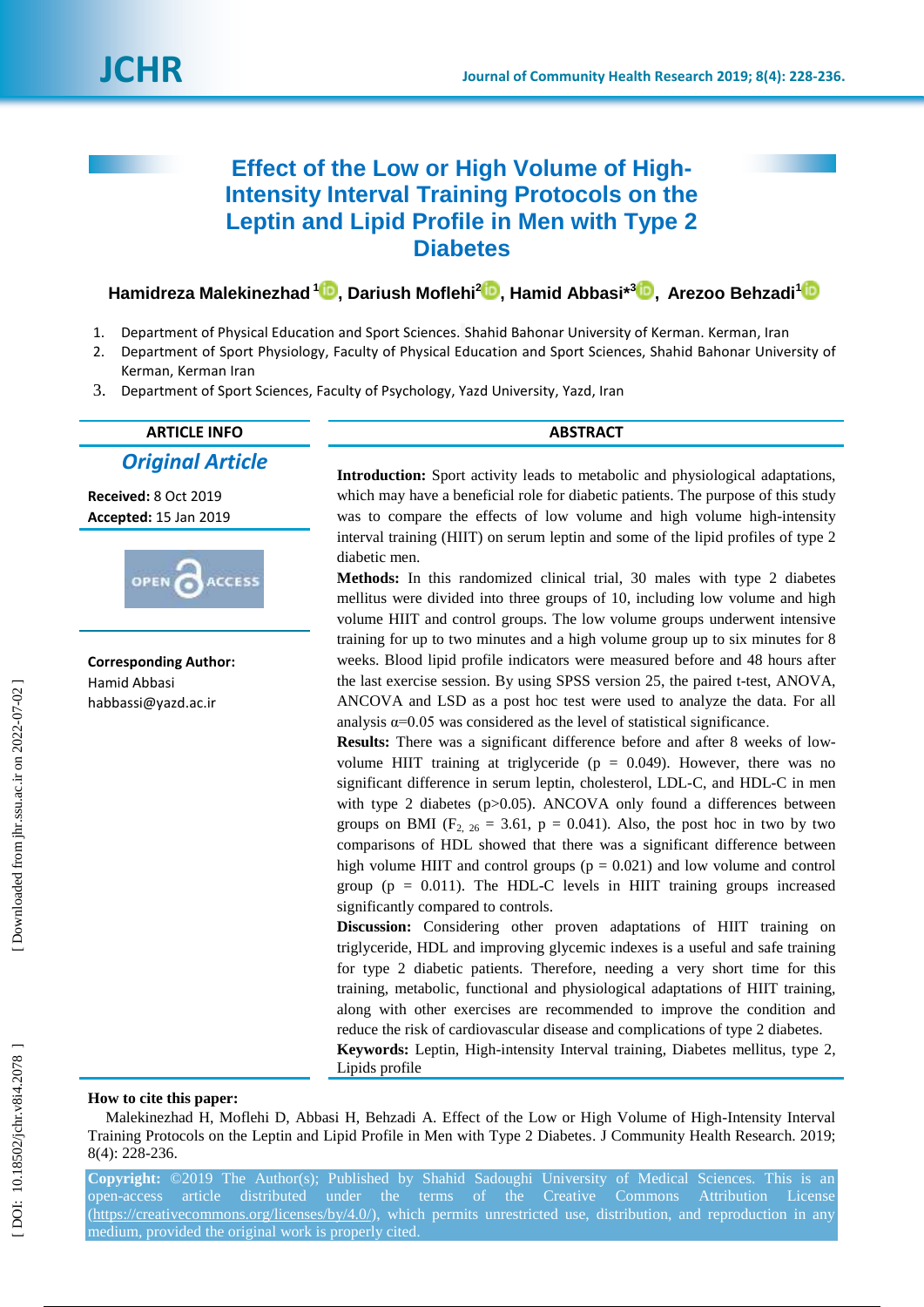# **Introduction**

Type 2 diabetes is a common chronic disease that is associated with insulin resistance and increased blood glucose (1). Type 2 diabetes is one of the life -threatening metabolic disturbances . WHO in 2019 reported that the prevalence of diabetes has been steadily increasing for the past 3 decades about 422 million people worldwide have diabetes ( 2) and it has been estimated that around four million adults in Iran have Type II diabetes in 2014, and the main problem for diabetic patients who have a problem with the prevention and control of this disease is lack of awareness and attention to the illness ( 3). The features of this metabolic disorder are hyperglycemia, impaired metabolism of carbohydrates, fats , and proteins, along with a complete or partial deficiency of insulin secretion in the body ( 4). Former studies have shown that the risk of coronary heart disease in type 2 diabetic patients is 2 to 4 times more than the normal people (5) . Insulin resistance and impaired insulin function can lead to dyslipidemia in diabetic patients. Increasing the concentration of triglyceride, LDL cholesterol and lowering the HDL cholesterol concentration are dyslipidemic properties in diabetic patients, which are also important risk factors for atherosclerosis and cardiovascular diseases ( 6 ). Diabetes mellitus in addition to dyslipidemia causes a large, quantitative and qualitative change in the types of lipids and lipoproteins ( 7). High levels of leptin (leptin resistance) are associated with high levels of obesity, glucose intolerance, excessive triglyceride levels, and high blood pressure, which is the cause of the metabolic syndrome. Such metabolic disorders can ultimately lead to heart disease, stroke, and type 2 diabetes ( 8). On the other hand, despite the fact that the relationship between leptin and insulin is not completely clear, some reports suggest the effects of leptin on blood glucose as an anti -diabetic agent ( 9). This hormone acts as a fat mass sensor, and its concentration in the blood is strongly related to body fat stores and obesity. Studies have shown that leptin enhances the absorption of glucose and fatty acids, as well as increasing the oxidation of fatty acids in skeletal

muscle, as well as decreasing the content of triglycerides, increasing the withdrawal and oxidation of fatty acids in the liver tissue (10). Leptin, directly or through the activation of certain centers in the central nervous system, reduces the intake of food, increases energy consumption, affects on glucose and fat metabolism, and changes in neuroendocrine activity. Leptin receptors exist in pancreatic beta cells, and play an important role in the secretion of insulin from these cells. Increasing blood glucose in the presence of high insulin and leptin levels in individuals points to the resistance of these individuals to these two hormones  $(8)$ .

Regarding the effect of exercise on insulin resistance and leptin hormone, some studies have shown the positive effects of traditional aerobic and resistant and combined training on these factors (11 and 1 2), while some studies also have shown no significant effect of these exercises on the levels of serum leptin (13 and 14), recently, HIIT exercises have been considered by sports and clinical researchers for its optimal systemic, cellular and metabolic compatibility in terms of time. However, research into the effects of these exercises on diabetes is still in the early stages of the study, and the results of studies about the effect of these exercises on various aspects of diabetes, especially biochemical changes in adipose tissue and lipid profiles are contradictory. Former studies showed high -intensity interval training has a significant effect on serum leptin decrease (15-18), while other studies couldn't find any significant effects on leptin (19, 2 0 ). Given that these interventions were different in terms of exercise protocols and in terms of severity, duration, and training periods, it can be said that the effect of HIIT exercises on serum leptin levels depends on the severity, duration, and training period. The contradictions in the effects of HIIT exercises on serum leptin and lipid profiles, based on the literature, the intensity and duration of HIIT exercises, have a significant impact on the effects of different types of HIIT exercises . Therefore, the researchers in this study, given the limited research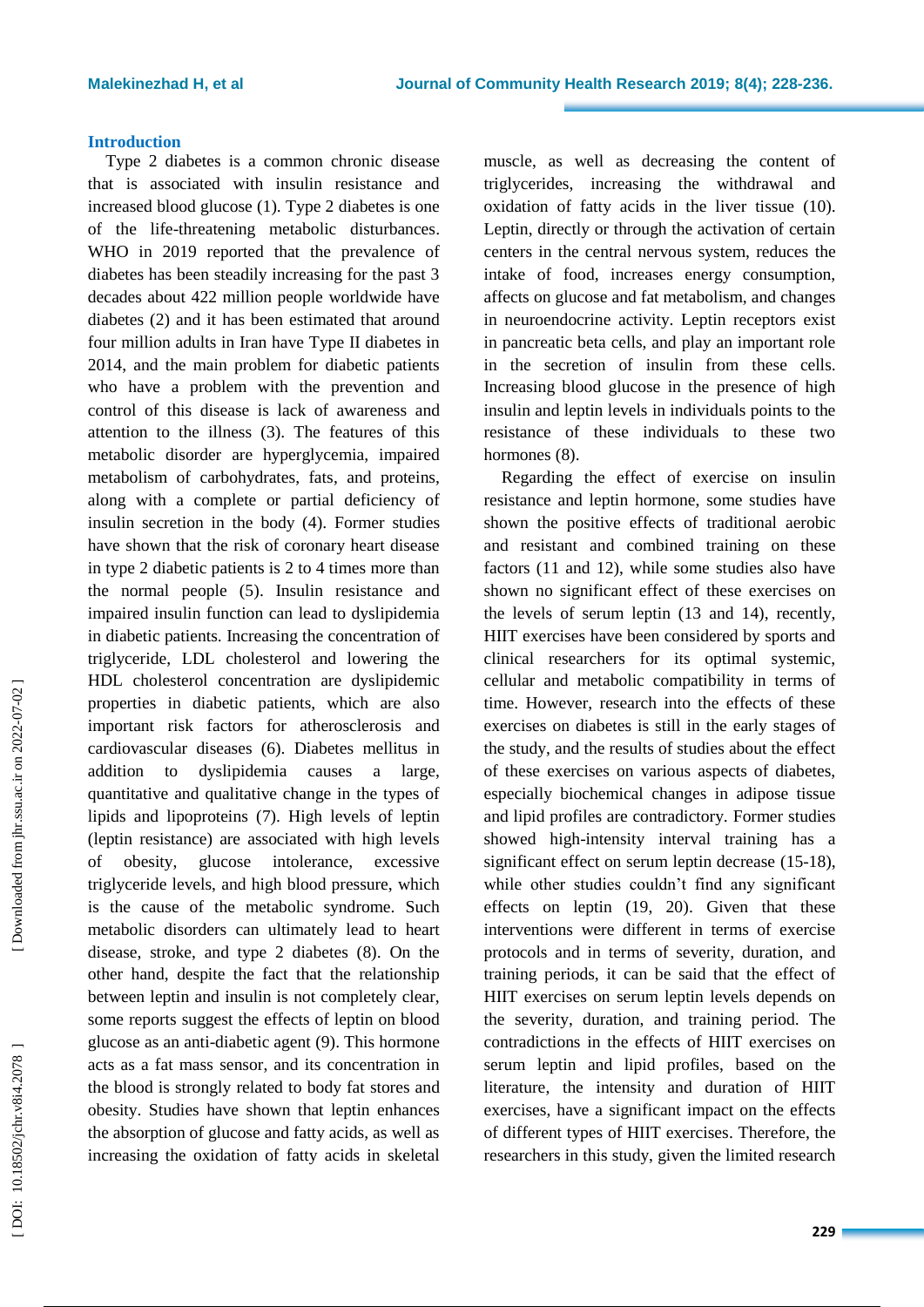background in the comparison of the effects of low -volume and high -volume protocols of this type of exercise on diabetic patients, and in particular the levels of leptin and lipid profiles, which are among the factors affecting cardiac pathologies , the vascularity of these patients and their association with complications of diabetes mellitus are sought after to respond to the impact of high and low HIIT exercises as an optimal training method on serum leptin levels and lipid profiles in men with type 2 diabetes.

# **Methods**

**.**

The present study was a randomized control trial study with a pretest and post -test design with the control group. The statistical population of this study included all non -athletic type II diabetic men in Yazd. The sample size was calculated by using G\*power software based on the mean and standard deviation of previous studies for blood glucose, insulin and insulin resistance (15). The minimum required number of 9 samples for each group was estimated (alpha =  $0.05$ , power =  $0.8$  and effect size  $= 0.25$ ), which for a higher statistical power of 10 samples per group was chosen. Subjects consisting of 30 patients with type II diabetes mellitus who were refer to diabetes research center of Yazd medical university were selected and by using simple random sampling were divided into three groups: high volume HIIT training  $(n=10)$ subjects), low volume HIIT  $(n = 10)$  and the control group  $(n = 10)$ . During the study, the training groups participated in the HIIT training protocols for an extended period of 8 weeks, and the control group did not receive any interventions during this period, and only had their daily and normal activities. Subjects were evaluated for physical health, history of cardiovascular, respiratory, orthopedic problems and diabetic neuropathy under the supervision of physicians before the intervention. Then, the purpose and methods of performing the work were explained to the subjects during the first session. All subjects completed the PAR -Q questionnaire and medical assessment and signed the informed consent. Subjects were non -athletic and non -insulin dependent with an age range of 29 to 46 years and BMI range of 23 to 36. The severity of the disease in these subjects was in terms of fasting glucose levels from 126 to 350, after two -hour glucose level from 200 to 400, and HbA1c higher than 6.5 percent .

It should be noted that the subjects in this study used metformin and glibenclamide drugs under the supervision of their physician. All specimens had a minimum FBS of 126 and a two -hour glucose test of 200 (Glucose Tolerance Test) and HbA1C of greater than 6.5 for inclusion in the study.

The variables that have been measured in this study were leptin and lipid profile including cholesterol, triglycerides, HDL, LDL.

In each group, all of the dependent variables of the research were collected after signing inform consent and completion of relevant forms, such as PAR -Q, perform exercise test by the physician 24 hours prior to the beginning of the training. The exercise as the interventions was performed in the sport club of diabetes research center of Yazd.

To estimate insulin resistance, a hemostasis model was used to measure fasting insulin levels in fasting glucose levels based on 22.5%. The serum level of lipid variables was measured by an enzymatic method using specific kits of triglyceride, cholesterol, HDL and LDL from Biosystems which is an Italian company. The groups were matched based on the body mass index. The exercises on the Chinese classic model bike that was made in China and the Polar chassis pulse watch (Polar Equine S -610i, Polar®) was used to control the intensity of exercise during exercise. In order to prevent blood sugar loss during and after exercise, 200 ml of juice was available per person per session.

Accordingly, the training program included 2 Protocols HIIT exercises , low and voluminous which were performed for eight weeks and three non -consecutive days each week. Each training session consisted of five minutes of warming (stretching and walking on a stationary bike) and five minutes of cooling (very low intensity). The first two weeks included lower intensity exercises for compatibility and training as well as training.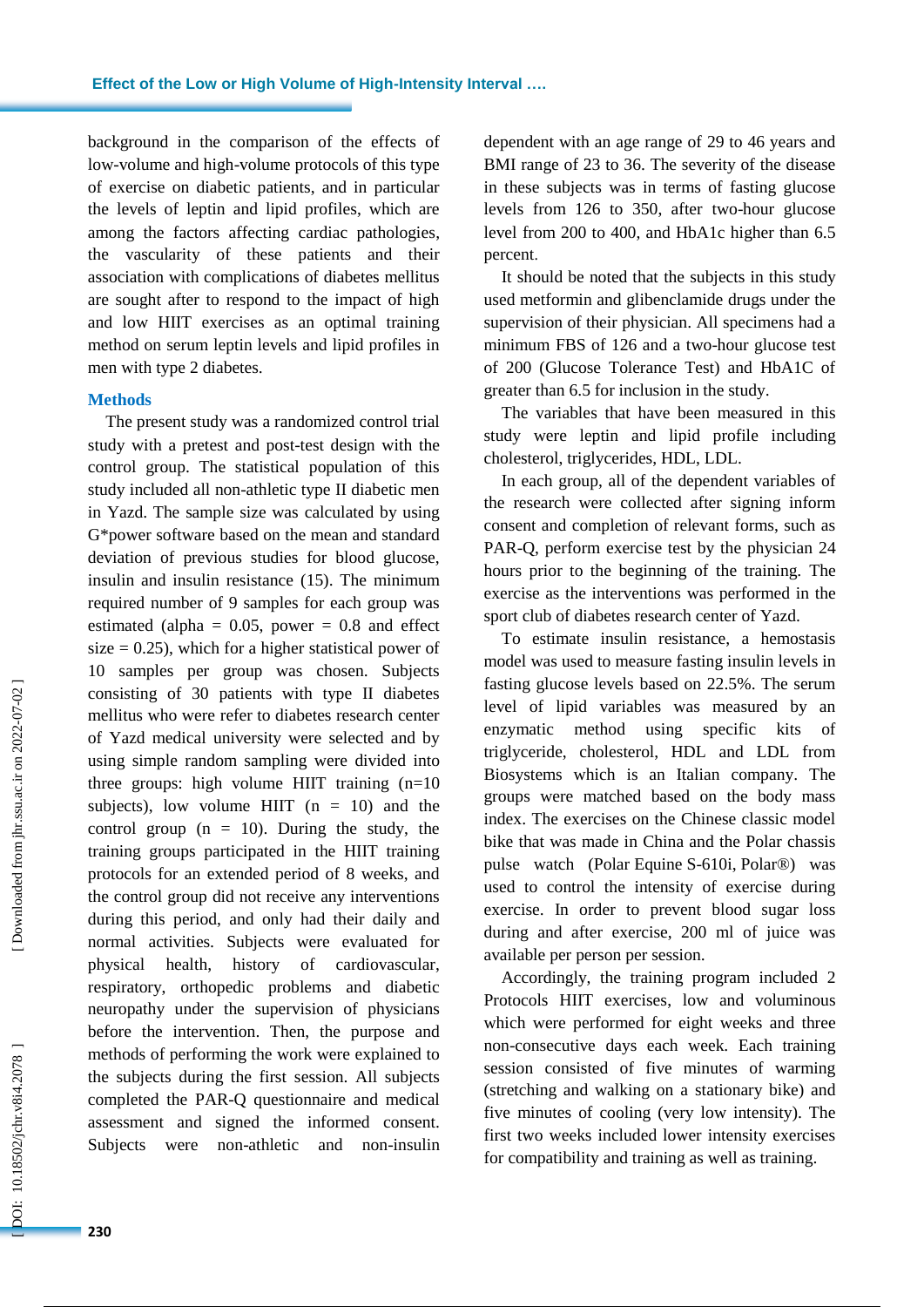Low -volume HIIT training protocol

The training program included 24 sessions for 8 weeks and 3 non - consecutive days each week. The exercises began in the first six sessions to create adaptability and training with very low intensity. The repetition of the training sets from the fifth session to the next changed from the 2 sets to the 6 sets in the last session. The duration of each set was from 10 seconds to 20 seconds. In order to comply with the principle of overload, the intensity of exercise was increased by using heart rate.

High -volume HIIT exercise protocol

The training program included 24 sessions for 8 weeks and 3 non - consecutive days each week. The exercises began in the first six sessions to create adaptability and training with very low intensity. The repetition of the training sets changed from 1 to 6 sets in the last session and the duration of each

session was unchanged until the last session that was 60 seconds. In order to comply with the principle of overload, the intensity of exercise was increased by using heart rate.

# **Statistical analysis**

The Shapiro Wilk test was used to evaluate the normal distribution of data. The paired t -test was used to determine the effect of training by comparing the pre -test and post -test values, and for the comparison of the groups , the one way ANOVA and ANCOVA were used and the LSD post hoc test was used to compare the two by two comparisons. All statistical operations were performed using SPSS version 23 software, and Excel 2016 software was used for the graphs. The significance level for the whole hypothesis test was considered 0.05.



**Figure 1** . (CONSORT format) Study flowchart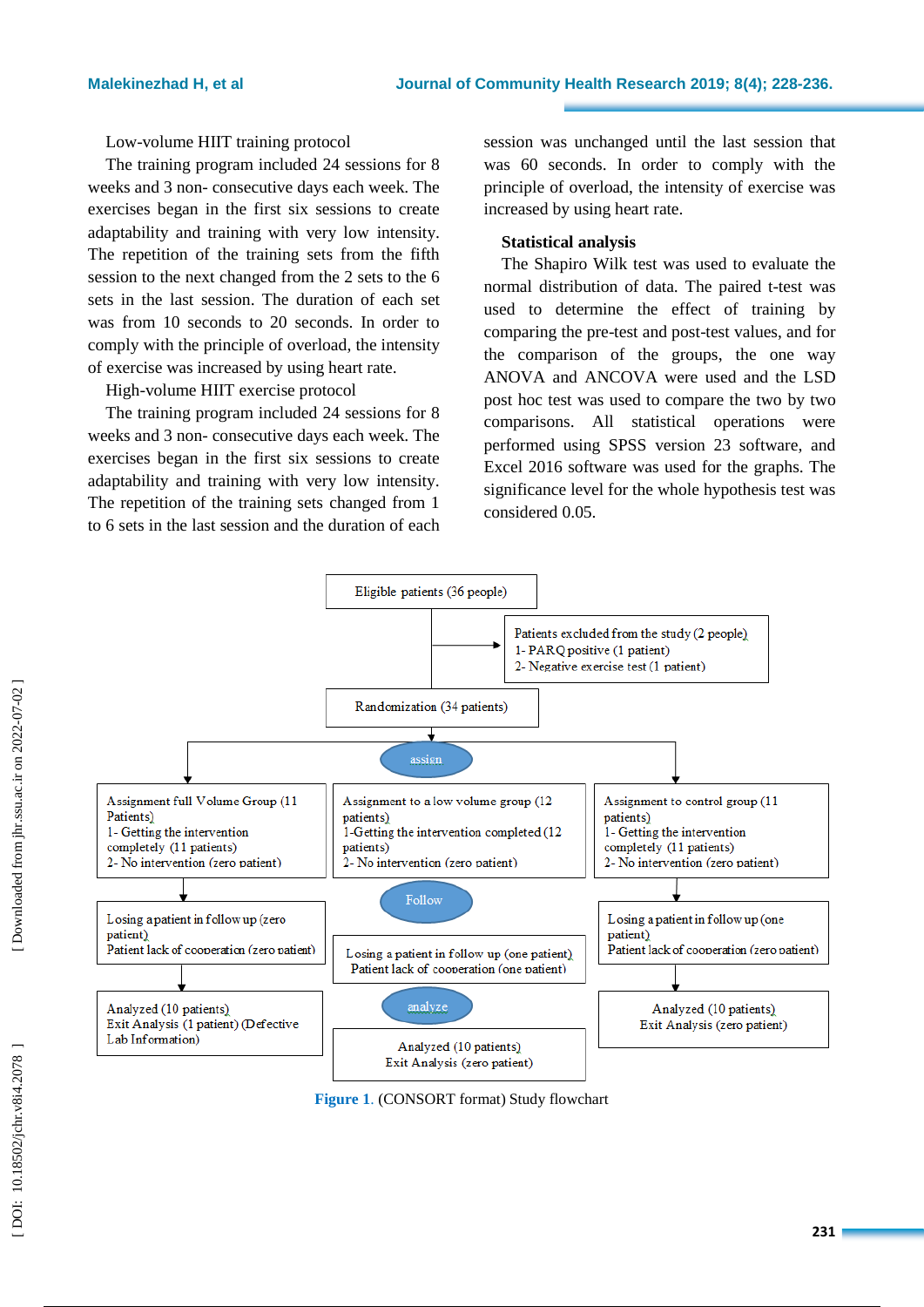#### **Results**

**.**

In general, 36 patients were included in this study; six patients were dropped out and only 30 patients were analyzed (10 patients in each group: control, high volume and low volume groups). All subjects were male and the mean age of them was  $38.2 \pm 4.84$  years (range 29-46 years). In the present study, before the intervention there were no difference between groups in age ( $p = 0.688$ ), BMI ( $p = 0.97$ ) and abdominal circumference ( $p =$ 0.936) .

Also, there was no significant difference in triglyceride, cholesterol, HDL, and leptin  $(p < 0.05)$ between the three groups in both times before and after the intervention (Table 1). However, LDL before and after the intervention had the highest level in the high volume group and had the lowest level in the control group ( $p < 0.05$ ).

**Table 1 .** Mean and standard deviation of the variables studied in three groups, control, low volume and high volume groups

| <b>Variable</b>     |      | Control $(n = 10)$ | High volume $(n = 10)$ | Low volume $(n = 10)$ | P-values <sup>a</sup> |
|---------------------|------|--------------------|------------------------|-----------------------|-----------------------|
| Age (years)         |      | $37.5 + 5.78$      | $37.80 \pm 3.77$       | $39.30 \pm 5.10$      | 0.688                 |
| $BMI$ (kg.m2)       | pre  | $29.51 \pm 3.27$   | $29.58 \pm 3.14$       | $29.22 \pm 3.80$      | 0.97                  |
|                     | Post | $29.44 \pm 3.48$   | $29.62 \pm 3.36$       | $28.65 \pm 3.44$      | 0.797                 |
| TGL (mg.dL)         | Pre  | $241.20 \pm 94.35$ | $213.80 + 81.25$       | $237.80 \pm 75.91$    | 0.837                 |
|                     | Post | $299.0 \pm 82.07$  | $194.80 \pm 65.16$     | $202.90 \pm 80.64$    | 0.441                 |
| Colestrol (mg.dL)   | Pre  | $158.40\pm26.16$   | $179.80 \pm 29.41$     | $180 \pm 35.40$       | 0.208                 |
|                     | Post | $158.30 \pm 23.75$ | $181.50* + 18.20$      | $173.60 \pm 32.16$    | 0.136                 |
| $LDL$ (mg.dL)       | Pre  | $66.90 \pm 16.59$  | $97.90* + 26.03$       | $89.80* +21$          | 0.012                 |
|                     | Post | $78.50 \pm 16.22$  | $105.20*+21.38$        | $87.20* + 18.64$      | 0.019                 |
| $HDL$ (mg.dL)       | Pre  | $37.90 \pm 2.64$   | $39.20*+4.52$          | $39 + 4.76$           | 0.517                 |
|                     | Post | $33.10 \pm 3.48$   | $37.70 \pm 5.77$       | $38.50 \pm 2.06$      | 0.056                 |
| Leptin $(\mu$ g.ml) | Pre  | $8.42 + 5.92$      | $9.39 \pm 4.78$        | $11.31 \pm 8.12$      | 0.624                 |
|                     | Post | $7.96 + 4.64$      | $9.91 \pm 4.51$        | $9.76 \pm 7.36$       | 0.761                 |

a Groups differences examined by one -way ANOVA in pretest and posttest

significant differences by the control group (post hoc: LSD)

In the control group , the paired T -test showed that there was no significant difference in triglyceride, cholesterol, LDL, and leptin levels ( $p > 0.05$ ) but, there was a significant reduction (8.4-unit reduction) in HDL level in this group ( $p = 0.007$ ). In the other two groups (low volume and volume groups), the changes in triglyceride were only significant ( $p = 0.049$ ) and there were no significant changes in cholesterol, LDL, HDL, and leptin levels ( $p > 0.05$ ).

The ANCOVA test showed pretest score had an impact on posttest score in all variable except cholesterol, but after removing effect pretest score , there was a significant difference between the groups on the posttest only for BMI ( $F_{2, 26} = 3.61$ ,  $p = 0.041$ ) and post hoc showed there was a significant difference between the low

volume group and high volume group ( $p = 0.018$ ) and low volume group and control was borderline , not significant ( $p = 0.051$ ).

In terms of HDL , a borderline but not a significant difference between the groups (F<sub>2, 26</sub> = 3.03, p = 0.056) was found and in two by two comparison by LSD, there was a significant difference between the high volume group and control group  $(p = 0.021)$  and control volume  $(p = 0.011)$ .

The cholesterol, triglyceride, LDL cholesterol , and leptin did not show any significant difference between the groups after removing the pre -test score ( $p > 0.05$ ). For post hoc, the LSD showed there was no significant difference between the groups ( $p < 0.05$ ).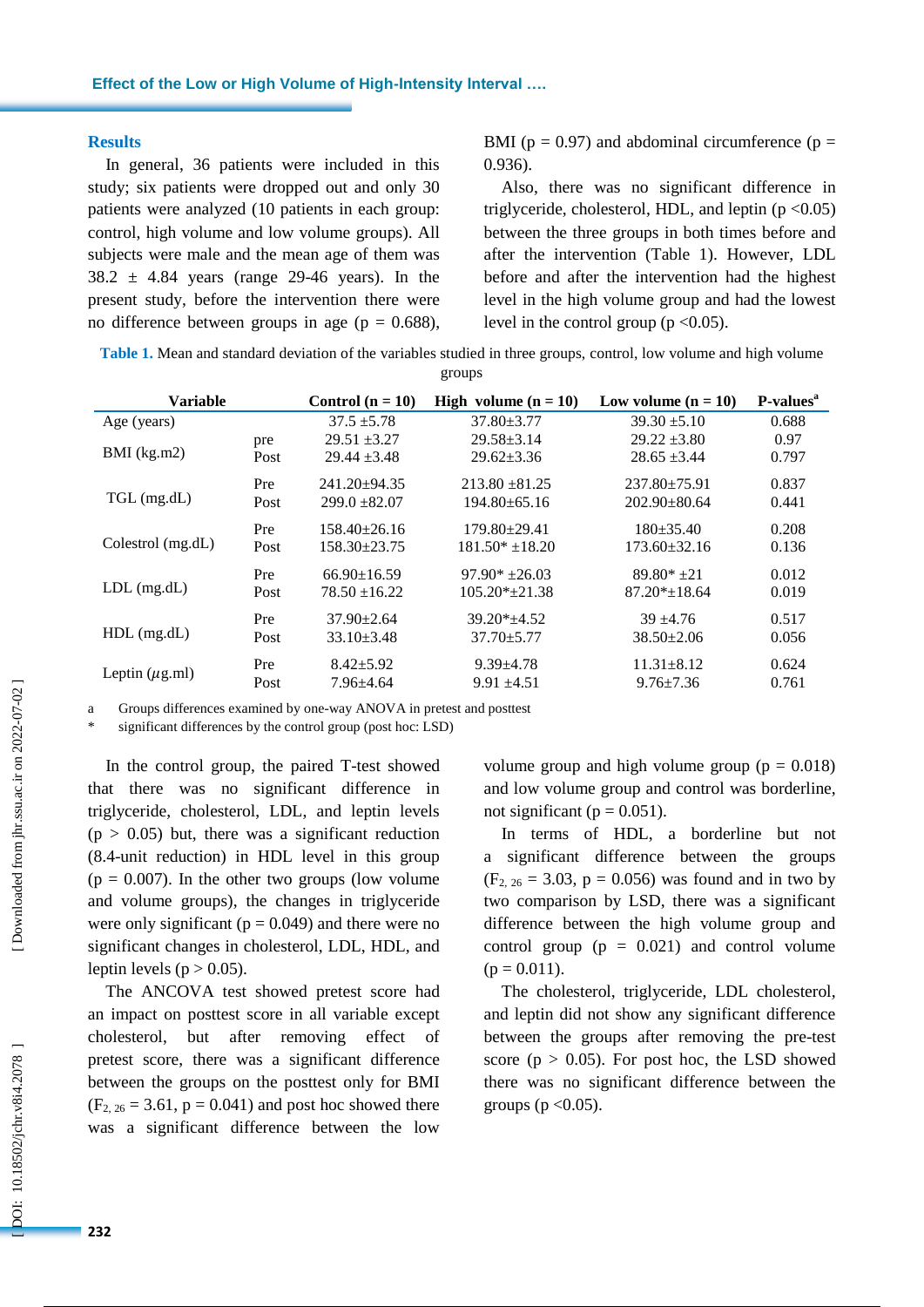

**Figure 2 .** The mean of triglyceride before and after test in all three groups: control, high and low volume HIIT

#### **Discussion**

In this study, it was found that except the triglyceride ( $p = 0.049$ ), there was no significant difference before and after 8 weeks of low volume and high volume HIIT exercises in serum leptin, cholesterol, LDL -C and HDL -C in type 2 diabetic men. By comparing two by two groups, between high volume and control groups and low volume and control, HDL -C levels in training groups were significantly higher than the control group .

One of the important components of lipid profiles is the measurement of triglyceride levels in the blood. Insulin resistance and impaired insulin function can lead to dyslipidemia in diabetic patients. Increasing the concentration of triglyceride, LDL cholesterol and lowering the HDL cholesterol concentration are dyslipidemic properties in patients with type 2 diabetes, which are also important risk factors for atherosclerosis and cardiovascular disease. Some studies have also suggested triglyceride as an independent risk factor for heart attacks. Researchers have described the time and period of exercise training as one of the factors influencing lipid profile changes (21). On the other hand, literature has supported the role of dietary supplements alongside exercise in reducing the levels of serum triglyceride (22, 23). However, in this study, due to the lack of proper control of subjects' nutrition, this confounding factor can be considered as one of the reasons for not observing a significant change in other lipid factors. Also, the exercise protocols used in terms of body muscle

involvement (ergometer bicycle) and lack of significant metabolic stress due to the involvement of energy -dependent energy systems can be one of the other reasons for not significantly reducing serum cholesterol and LDL levels. At the same time, recent suggestions suggest that lipid -lowering responses such as TG to exercise are an acute phenomenon that would be lost almost immediately after exercise interruptions, even in highly -skilled individuals. This is a message for researchers and practitioners in the field of physical exercise physiology that exercises should be conducted regularly in order to repeat and maintain their beneficial effects (22, 23). In sum, the results of this study are consistent with the results of Gharari et al. (2014) (22). This research showed that the short duration of the training period (6 weeks of HIIT) is one of the factors affecting the lack of a significant decrease in serum lipid profiles in the subjects. It also suggested that six weeks of HIIT led to an inappropriate improvement in the lipid profiles in passive young men. Whyte et al. (2010) (21) examined the effect of two weeks of speed interval training (SIT) on lipid profiles and health -related factors in overweight and inactive men. The training included four to six 30 -second repeat Wingate tests and 270 seconds of rest between each repetition. The results showed that the SIT improved some of the variables associated with cardiovascular disease . This change was not significant. They did not change the lipid profiles for a long time. This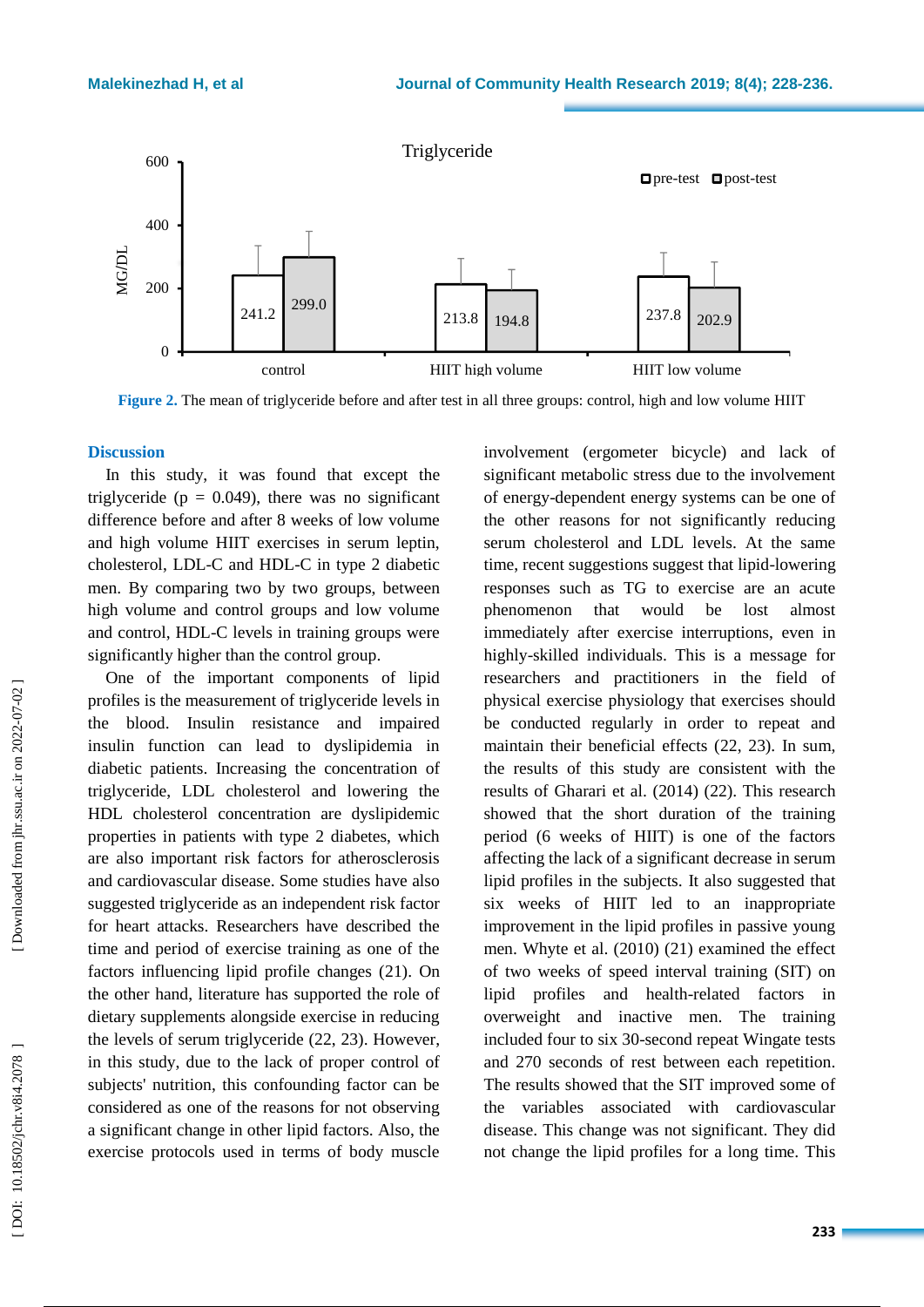study was consistent with the results of the present study.

**.**

Exercise affects the lipid profiles of individuals who have lower levels of TG, LDL -C, or lower HDL -C ( 2 2). In this study, the levels of resting LDL -C and HDL -C in the desirable range in all three groups were pre -test, which can be one of the reasons that exercise didn't have an effect on LDL and HDL. In addition to this, researchers point out that exercise training is one of the factors influencing lipid profile changes ( 2 1). It has been argued that the beneficial effects of exercise on different lipoproteins are highly correlated with high -intensity exercises. The volume and intensity of the training result in a greater improvement compared to the lower volume and intensity ( 2 4). It has been reported that at least eight weeks of aerobic or anaerobic routine training are required to improve HDL -C, and in studies , less than eight weeks, no changes in lipid profiles have been reported. However, there are only few studies which supported blood lipid variables changes after 8 weeks of exercises ( 2 2).

Based on the literature, leptin administration to insuli n -resistant mice has reduced their resistance. In humans, insulin resistance is associated with high levels of leptin, and many studies have similar levels of leptin in patients with type 2 diabetes, so leptin can also be involved in the pathogenesis of these diseases. One of the regulators of leptin secretion is exercise stress, the concentration of systemic hormones, and the amount of energy consumed. Reducing fat mass is one of the reasons for changing levels of leptin ( 1 6, 1 7). Although some studies have shown that short -term exercise can not affect leptin secretion, short -term changes due to exercise activity in energy balance affect leptin secretion at night. Negative energy balance which is caused by physical activity or reduced energy intake suppresses leptin secretion overnight. However, positive energy balance leads to increased leptin secretion ( 2 5). Physical activity is the most important factor in human energy consumption. Since energy can regulate leptin gene expression positively or negatively, the change in energy consumption through exercise

may also affect leptin levels ( 1 7, 2 5). The stress of exercise a strong and specific regulator of leptin. Physical activities have an important role in changes in the flow of fuel in circulating hormonal concentrations and in energy consumption due to physical activities can lead to changes in leptin concentrations (19, 2 5).

The results of the present study on the effect of intensive interval training on serum leptin levels are inconsistent with the results of the other studies such as Ra cil et al. (12 weeks training) (2016) ( 1 5), Avazpo or et al . (8 weeks) (2016) ( 1 6) Soori et al. (16 weeks training) (2012) ( 1 7), Ino ue et al. (8 weeks) (2017) ( 1 8). All of these studies indicated that high -intensity interval training had a significant effect on leptin . In contrast, the results of this study is consistent with the results of the studies by ZilaeiBouri et al. (8 weeks) (2012) (19), and Kong et al . (5 weeks) (2016) ( 2 0) that reported the lack of significant effect of HIIT exercises on leptin. Given that these interventions were different in terms of exercise protocols in terms of intensity, duration, and training periods, it can be said that the effect of HIIT exercises on serum leptin levels depends on intensity, duration, and training period.

Exercise reduces serum leptin levels by evacuating glycogen, inhibiting glycolysis, increasing glucose uptake in the presence of lactate, acidosis , and catecholamines. It can also be said that decreasing the concentration of leptin through exercise is associated with changes in energy balance, insulin sensitivity, changes in hormones associated with carbohydrate metabolism and fat. Therefore, the intensity, frequency and duration of the training program should be appropriate in order to change the level of leptin and its dependent hormones, such as insulin, thyroxine, triaiodoturine and cortisol. Most studies conducted using this type of exercise showed its positive effects on some metabolic indexes. Although , changes in leptin levels in serum have been reported in relation to aerobic exercises, and the correlation between changes in leptin with BMI and WHR . On the other hand, the significant reduction of these two variables in response to HIIT exercises suggests a possible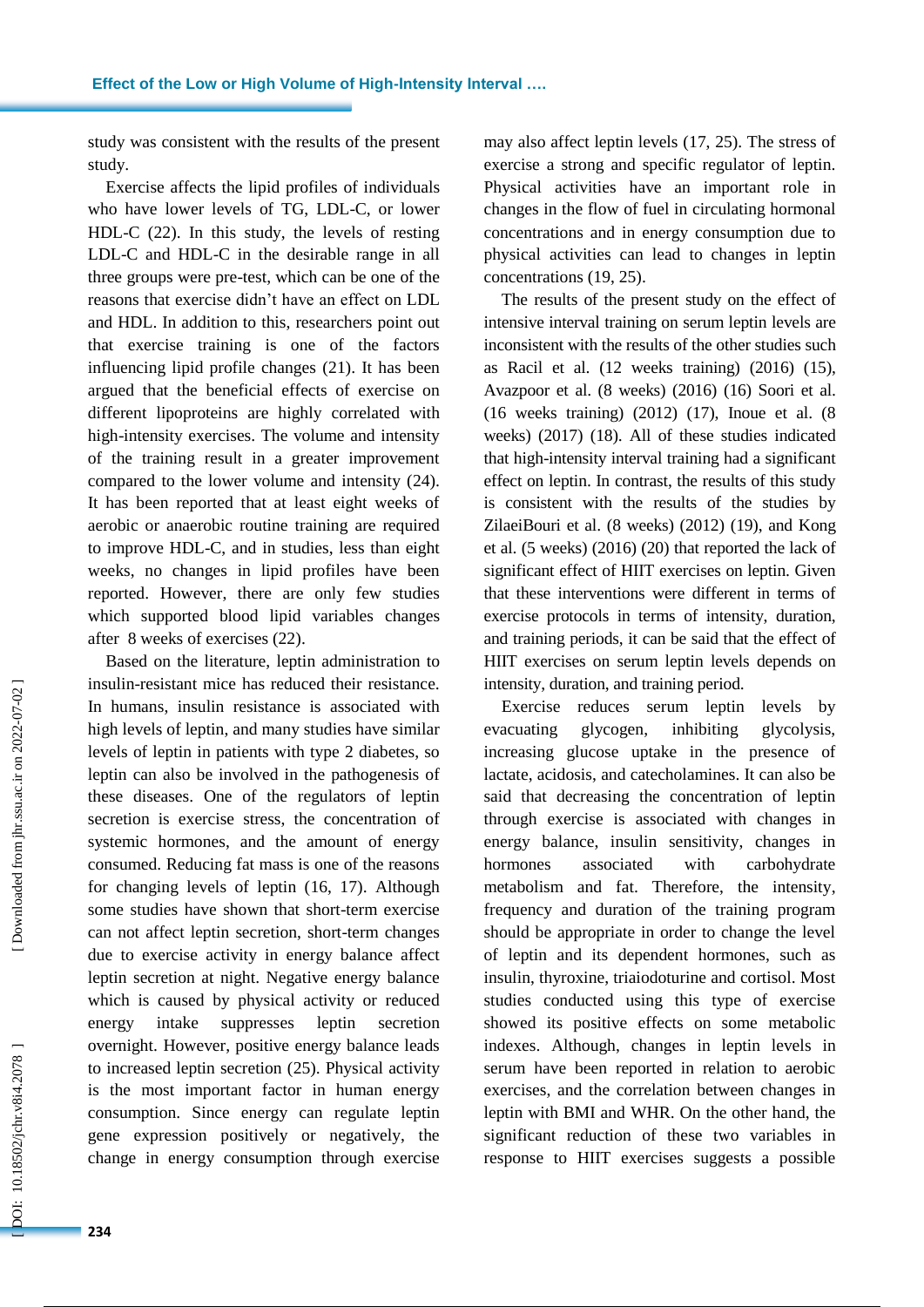improvement in serum leptin levels as a result of such exercise s with higher energy consumption ( 2 5, 2 6). On the other hand, considering that these interventions were different in terms of exercise protocols in the variables of intensity, duration, and training period, it can be said that the effect of HIIT exercises on serum leptin levels depending on intensity, duration, and training period can be different. The contradictions in the effects of HIIT exercises on serum leptin and lipid profiles, as well as the fact that based on the former studies, both the factors were influenced by the intensity and duration of HIIT exercises, now it is interesting to study the effects of a variety of HIIT exercises belong to different training intensity and duration.

#### **Conclusion**

In this study, there was a significant difference before and after 8 weeks of low volume and high volume HIIT training in triglyceride, but in serum leptin, LDL -C and HDL -C in men with type 2 diabetes, there was no significant difference. By two by two comparison of the groups, between the high volume group and the control there was a significant difference between the low volume and the control group, and HDL -C in training groups compared to the control group. Considering other proven adaptations of HIIT training on triglyceride, HDL, and improving cardio -respiratory fitness, muscle fitness and function, and physical fitness, as well as improving glycemic indexes this kind of training includes safe exercises for type 2 diabetic patients. Therefore, considering the time-consuming. metabolic, functional and physiological adaptations of the HIIT exercises, it is recommended that these exercises be used along with other exercises such as

moderate aerobic and resistance training to improve the conditions of the disease and reduce the risk of cardiovascular disease and complications of type 2 diabetes patients.

#### **Limitations**

The subjects were men for homogeneity of s ubj ects and the possibility of the same intensity of training and also cultural issues for using the same tra iners, and it is suggested to do the same experiment on female subjects for future studies.

In this study, higher sample size was chosen, so that in case of a drop out of subjects, there would be no disruption in the results of the study. Among other constraints, it was not possible to examine other effects on leptin including glycogen discharging, glycolysis inhibition, increased glucose uptake in the presence of lactate, acidosis and catecholamines in the studied patients . Due to the lack of sample volume in the high prevalence of dyslipidemia and diabetes, another study with a higher sample size is needed to study other factors that are affected by HIIT tra ining, so that all the effects of HIIT exercises can be taken into account.

# **Acknowledgments**

This research is based on a master's thesis and with part of the financial support of the Diabetes Research Center of Yazd and Shahid Bahonar University of Kerman. The present study has an ethics code number (IR.SSU.REC.1396.103). We would like to thank all the subjects who participated in this study.

#### **Conflict of Interests**

There is no conflict of interest .

### **Reference**

- 1.Abou-Seif MA, Youssef AA. Evaluation of some biochemical changes in diabetic patients. Clinica Chimica Acta. 2004 ;346(2):161 -70.
- 2 . World Health Organization. Diabetes. 2018. Available from: www.who.int/news -room/facts -in -pictures/detail/ diabetes
- 3 .Asgari M, Mohammadi M. Diabetes bus: benefits and difficulties: letters to the editor. Tehran University Medical Journal TUMS Publications. 2018 ;75(11):848.[persion]
- 4 .Morovati SM, Rouhani TN. Perceived self-efficacy in self-care behaviors among diabetic patients referring to Yazd Diabetes Research Center. Journal of Birjand University of Medical Sciences. 2009; [15\(](https://www.sid.ir/en/journal/JournalListPaper.aspx?ID=61328)4): 91–99. [persion]
- 5 .Franz MJ, Bantle JP, Beebe CA, et al . Evidence -based nutrition principles and recommendations for the treatment and